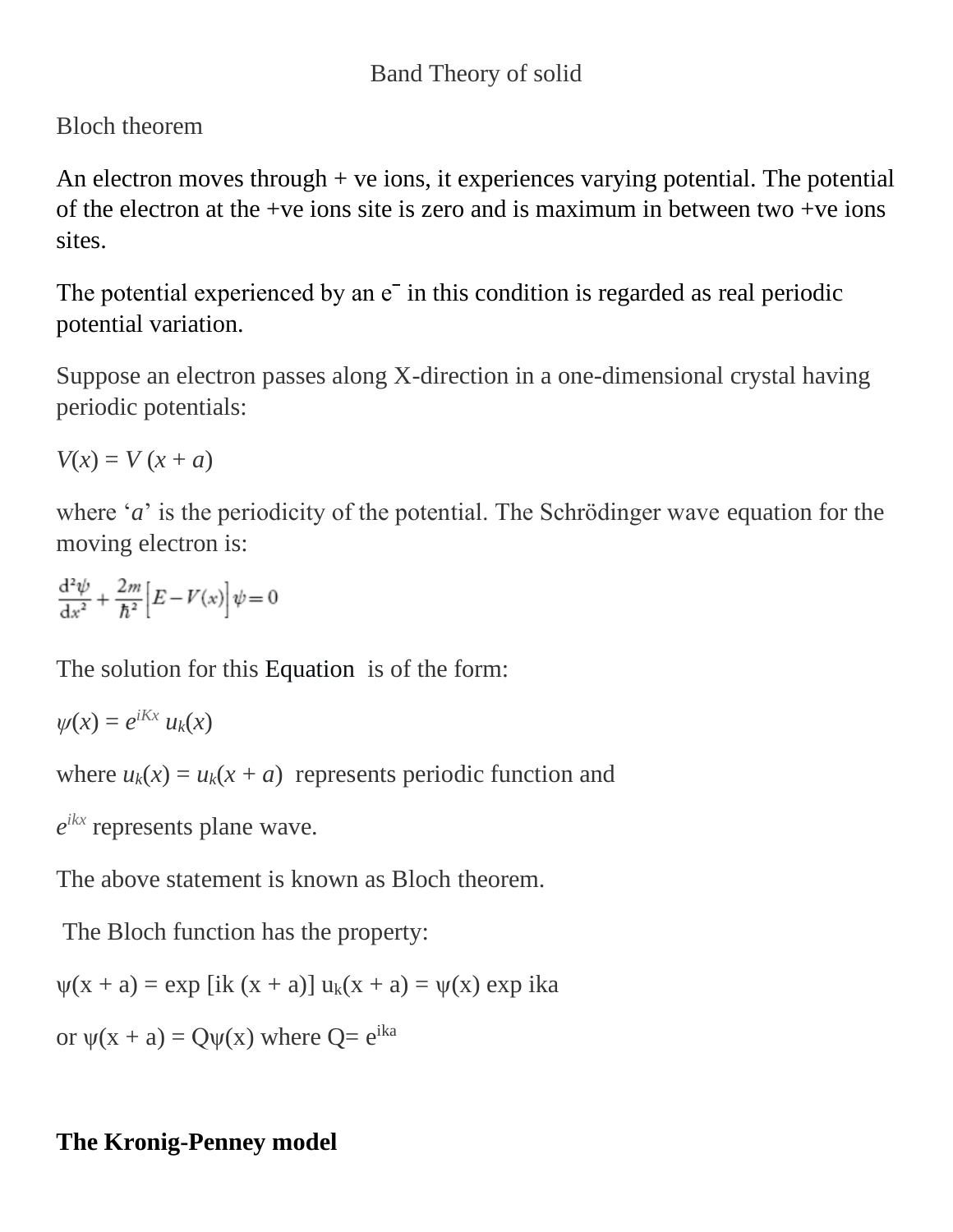The Kronig-Penney model demonstrates that a simple one-dimensional periodic potential yields energy bands as well as energy band gaps. While it is an oversimplification of the three-dimensional potential and band structure in an actual crystal, it is an instructive tool to demonstrate how the band structure can be calculated for a periodic potential, and how allowed and forbidden energies are obtained when solving the Schrodinger equation.

The Kronig-Penney model is represented by the one-dimensional periodic potential as :



The potential is defined as  $V(x) = V_0 -b < x < 0$  $= 0 0 < x < a$ 

The potential has a period of  $c = a + b$ .

The Schrodinger equation for this model is

$$
\frac{d^2\psi}{dx^2} + \frac{2mE}{\hbar^2}\psi = 0 \qquad 0 < x < a
$$

$$
\frac{d^2\psi}{dx^2} + \frac{2m(E - V_0)}{\hbar^2}\psi = 0 \qquad -b < x < 0
$$

Let

$$
\alpha = \frac{(2mE)^{1/2}}{\hbar}
$$

$$
\beta = \frac{[2m(V_0 - E)]^{1/2}}{\hbar}
$$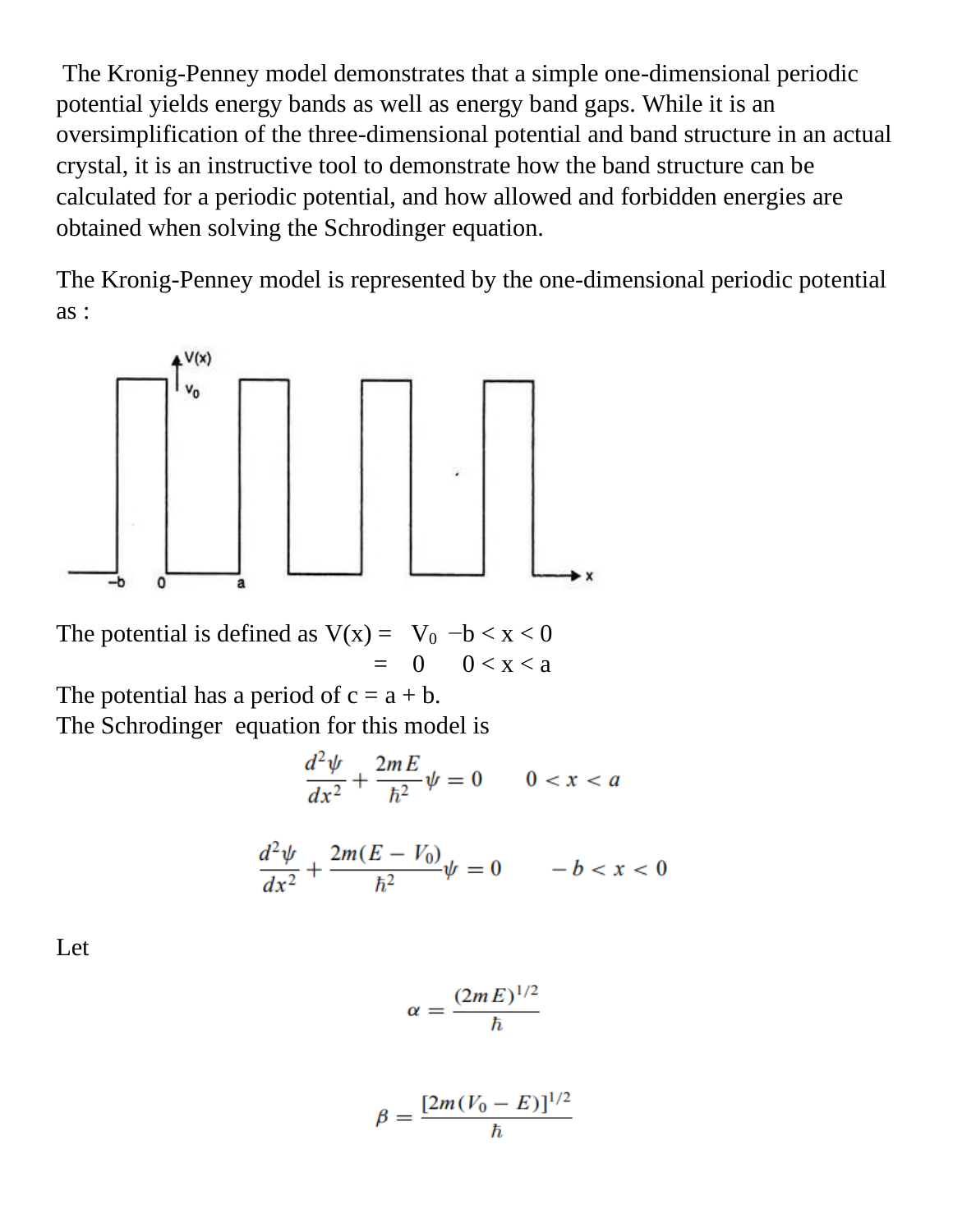## $\therefore$  The solutions of schrodinger Equations are

$$
\psi_1 = Ae^{i\alpha x} + Be^{-i\alpha x} \qquad 0 < x < a
$$

and

 $\Psi_2 = Ce^{\beta x} + De^{-\beta x}$  - b < x < 0

Since the wave function has periodicity c

 $\therefore \psi(x + c) = e^{ik}c\psi(x)$ 

Let 
$$
\psi_1(x) = \psi(x)
$$
 for  $-b < x < 0$   
and  $\psi_2(x) = \psi(x)$  for  $0 < x < a$ ,  
then following two boundary conditions are used  
 $\psi_1(0) = \psi_2(0)$  and  $\frac{d\psi_1(0)}{dx} = \frac{d\psi_2(0)}{dx}$ 

Again, from Bloch's theorem,  $u(x) = u(x + a)$  therefore  $u(x)$  and its first derivative must also be periodic.

Therefore, we have the two additional conditions

$$
u(-b) = u(a) \qquad \text{and} \quad \frac{du(-b)}{dx} = \frac{du(a)}{dx}
$$
\nBy using these four basic boundary condition

\n
$$
\text{We get} \qquad A + B = C + D \qquad \text{---}
$$
\n
$$
\beta C - \beta D = i\alpha A - i\alpha B - \text{---}
$$
\n
$$
\text{Ae}^{i(\alpha - k)a} + B e^{-i(\alpha + k)a} = C e^{-(\beta - ik)b} + D e^{(\beta + ik)b} - \text{---}
$$
\n
$$
i(\alpha - k)A e^{i(\alpha - k)a} - i(\alpha + k)Be^{-i(\alpha + k)a} =
$$
\n
$$
(\beta - ik)Ce^{-(\beta - ik)b} - (\beta + ik)De^{(\beta + ik)b} - \text{---}
$$
\n(4)

For nontrivial solution of the above four equations

$$
\begin{vmatrix}\n1 & 1 & 1 & 1 \\
\beta & -\beta & i\alpha & -i\alpha \\
e^{(ik-\beta)b} & e^{(ik+\beta)b} & e^{i\alpha(\alpha-k)} & e^{i\alpha(\alpha+k)} \\
(\beta - ik)e^{(ik-\beta)b} & -(\beta + ik)e^{(ik+\beta)b} & i(\alpha - k)e^{ia(\alpha-k)} & -i(\alpha + k)e^{ia(\alpha+k)}\n\end{vmatrix} = 0
$$

On solving the determinant ,we get

$$
\frac{\beta^2 - \alpha^2}{2\alpha\beta}\sinh(\beta b)\sin(\alpha a) - \cosh(\beta b)\cos(\alpha a) = \cos(a+b)k
$$